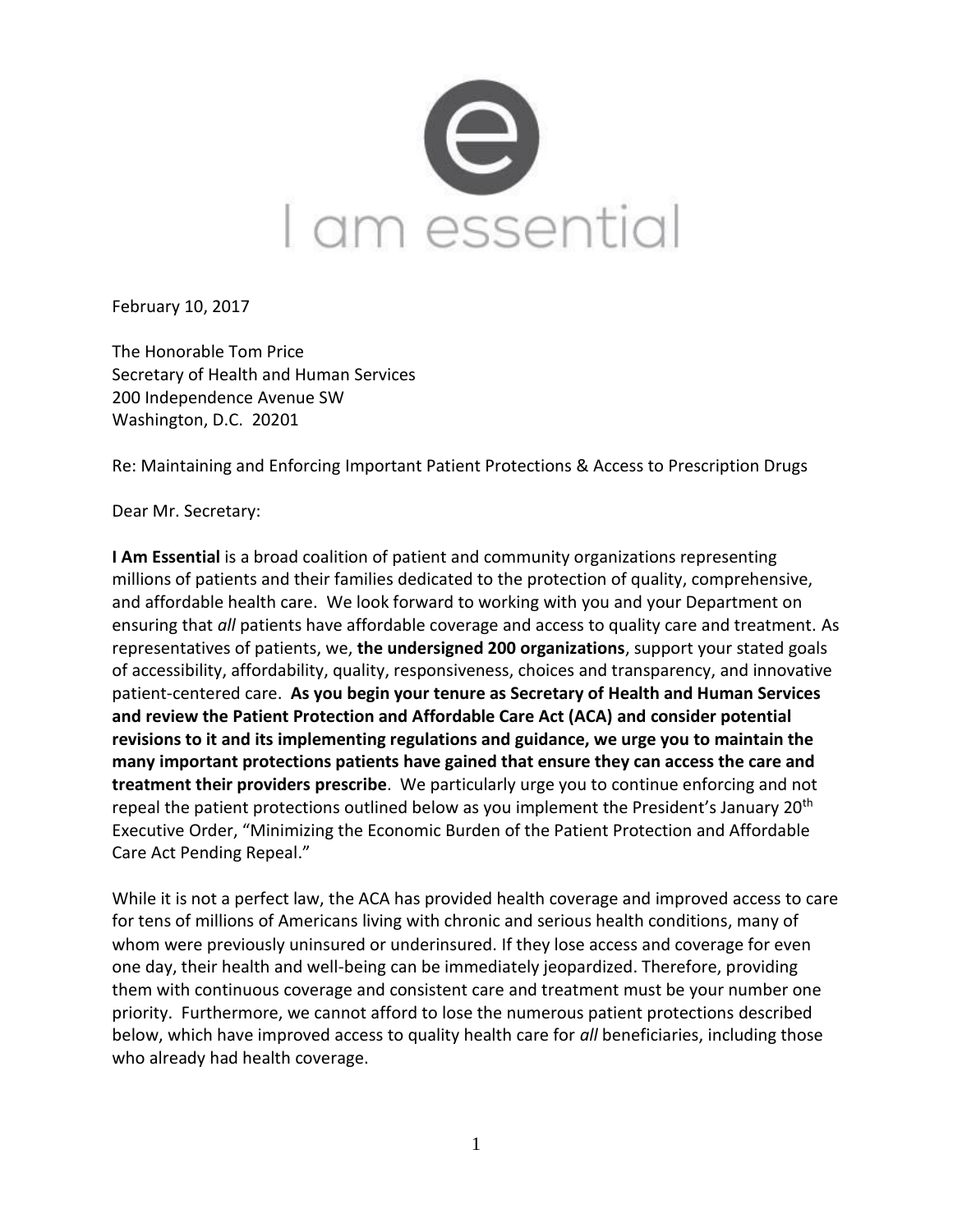## **Patient Protections in Current Law**

The existing law provides many important patient protections that are some of the most popular features of the ACA among beneficiaries and are the heart of *patient*-centered reform: no longer can individuals living with pre-existing conditions be denied coverage or charged higher premiums based on their health status, nor can plans discriminate against individuals in their marketing or after issuing them coverage; beneficiaries have the right to appeal adverse coverage decisions; lifetime coverage limits have been eliminated, annual out-of-pocket costs are capped, and most Marketplace enrollees can take advantage of financial assistance to make premiums and/or cost-sharing more affordable; and Qualified Health Plans must provide sufficient choice of providers and transparent, simplified information to help beneficiaries compare plans and understand their coverage.

The ACA helps guarantee all beneficiaries have access to a comprehensive set of health benefits and services by requiring every Qualified Health Plan offer ten categories of **Essential Health Benefits** that include services that meet a benchmark plan the state chooses. They include, among others, prescription drugs, ambulatory care, mental health and substance use disorder services, and preventive services. In the past, many health plans did not cover these services and treatments, so many patients could not find insurance coverage that met their needs and had to pay out-of-pocket or go without them. We cannot depend on insurance companies to automatically cover these services going forward. We strongly believe that any changes to our health coverage system must maintain this minimum set of benefits to ensure that beneficiaries, regardless of where they live or what health plan they choose, can receive the care and treatment they depend on or may need in the future.

Under **Section 1557** of the ACA, Americans are protected from discrimination on the basis of race, color, national origin, sex, disability and age by health programs and activities operated or funded by the U.S. Department of Health and Human Services, including Qualified Health Plans. These landmark protections are critical to fulfilling the requirement of preventing discrimination based on pre-existing health conditions and access to the healthcare that every American deserves.

## **Patient Protections in Regulations and Guidance**

While the law is the foundation for these protections, **I Am Essential** and others have been instrumental in ensuring that the implementing regulations and guidance meet beneficiaries' needs. These regulations have brought significant gains in access to adequate, affordable, and transparent health care, including prescription drug coverage and access, broad range of preventive services exempt from cost-sharing, standards for provider networks, plan selection tools and free in-person assistance, and prohibitions on discrimination by insurers.

With respect to prescription drugs, **I Am Essential** supported common sense Essential Health Benefits regulations and guidance that help patients access the medications prescribed by their providers. Plans are required, among other things, to:

 design and implement their benefits, including formularies, in a way that does not discriminate based on individual's health condition, age, or disability;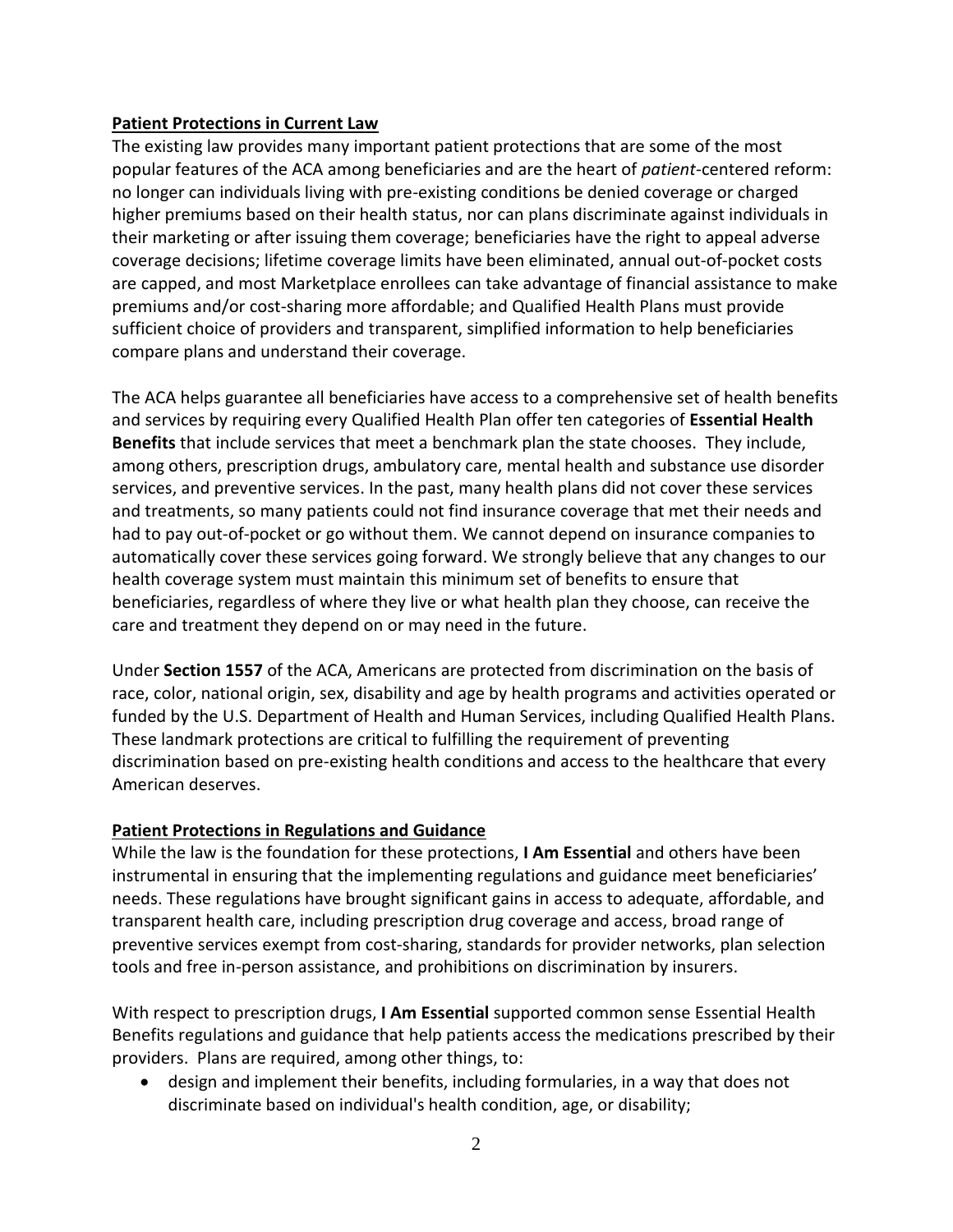- make their formularies and cost-sharing information accessible to both enrollees and potential enrollees, including tiering and utilization management information;
- cover a minimum number of drugs in each U.S. Pharmacopeial Convention therapeutic class that is based on a benchmark that each state selects;
- use pharmacy and therapeutics (P&T) committees to develop and regularly update their formularies with newly approved drugs and according to treatment guidelines;
- have an exceptions and appeals process to access medications not on a plan's formulary with an emergency fill requirement;
- allow certain third-party entities to contribute to premiums and patient cost-sharing;
- provide certain preventive medications and vaccines at zero cost-sharing; and
- allow beneficiaries to access drug benefits at retail pharmacies.

In addition, through the annual Notice of Benefit and Payment Parameters process, we have been able to improve upon these protections each year through provisions such as the standardized benefit plans that bring more transparency and impose some cost-sharing limits on prescription drugs and, in some instances, exclude drugs from a plan's deductible. In an effort to improve the Marketplaces for insurers and thereby improve beneficiaries' coverage options, we support including prescription drug usage for certain health conditions in the Risk Adjustment program, which is set to begin in the 2018 benefit year.

Individual states have also implemented their own patient protections, including requiring standardized plan options, which have cost-sharing limits and exclude prescription drugs from the deductible, while others prohibit high coinsurance and mid-year formulary changes. These protections have improved both the patient experience and the Marketplace, and must be maintained and can be used as a model for the federal government and other states.

**Section 1557** nondiscrimination regulations also protect people living with chronic and serious conditions by making it illegal for health plans to implement benefit designs or marketing practices that are discriminatory. Unfortunately, we have observed that some insurance plans limit beneficiary access to critical medications in ways that we believe are discriminatory. For example, some plans place all or almost all medications to treat certain conditions on the highest cost tier or do not cover all the necessary or treatment guideline recommended medications providers prescribe for patients. Some insurers design their plans with other barriers such as high beneficiary cost-sharing for brand and "specialty" medications, including extremely high coinsurance and deductibles. Some use excessive utilization management techniques, such as step therapy requirements, targeting treatments for specific diseases. While others remove medications from their formularies mid-year, a practice that is particularly harmful to patients on established regimens or whose condition requires a particular treatment.

Such practices, often targeted at specific chronic and serious conditions, not only make it difficult to access necessary medications but also discourage people living with those conditions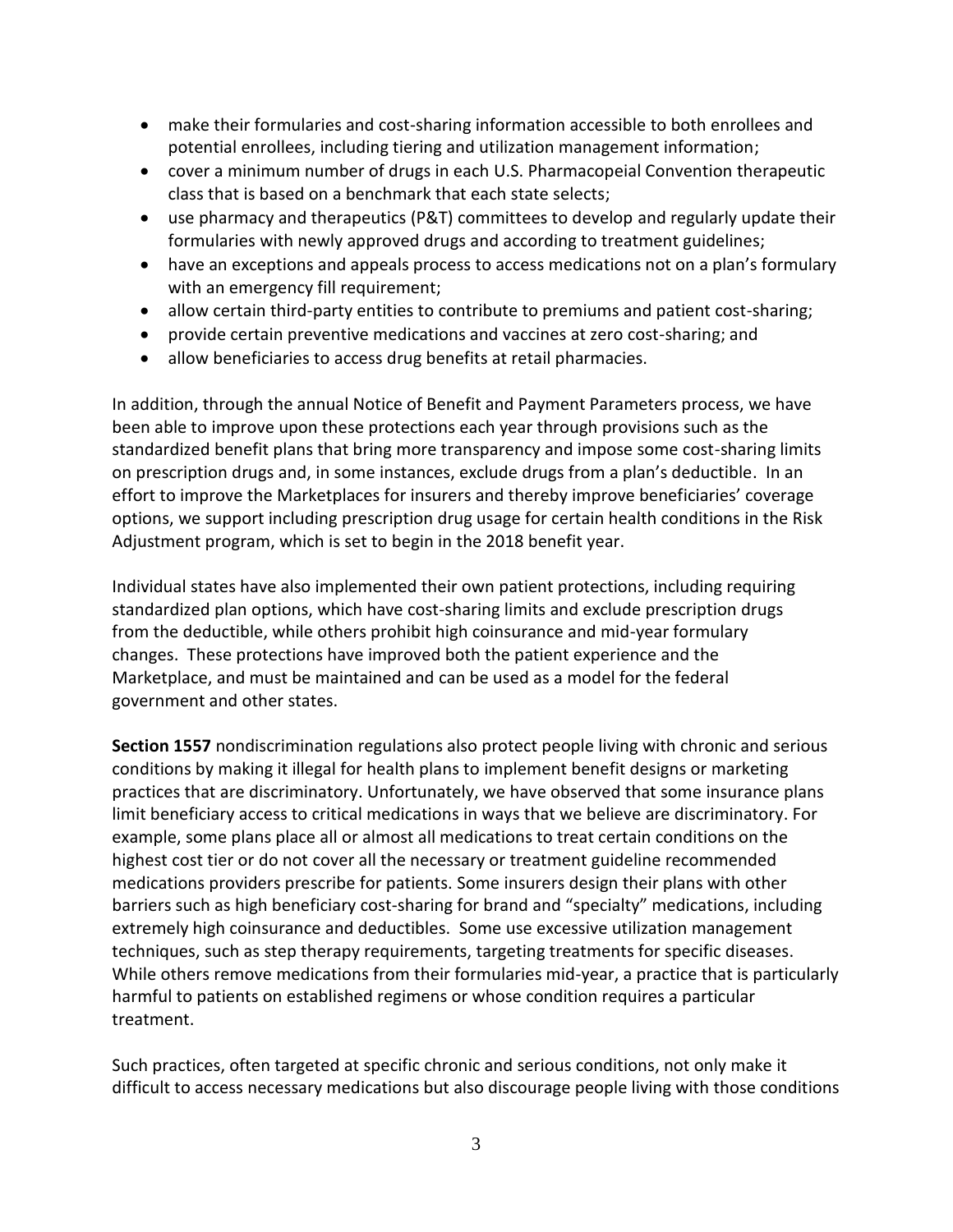from enrolling in these plans. To stop plans from engaging in these practices and ensure beneficiaries have a choice of plans through which they can access the care and treatment they need, Section 1557 and its implementing regulations must be maintained and properly enforced.

We look forward to working with you and your Department as you review the current law and suggest potential changes to the ACA and its implementing regulations and guidance. As you do, we remind you of the importance of maintaining health care for those who already have coverage and the critical patient protections that are already in place. As you make any changes, we urge you not to go back on the promise of affordable and quality care and treatment for everyone, especially those living with chronic and serious health conditions.

Should you have any questions or comments, please contact: Carl Schmid, Deputy Executive Director, The AIDS Institute, cschmid@theaidsinstitute.org; Beatriz Duque Long, Senior Director, Government Relations, Epilepsy Foundation, bduquelong@efa.org; or Andrew Sperling, Director of Federal Legislative Advocacy, National Alliance on Mental Illness, asperling@nami.org. Thank you very much.

Sincerely,

Academy of Nutrition and Dietetics ADAP Advocacy Association (aaa+) Adult Congenital Heart Association Advocates for Responsible Care (ARxC) AIDS Action Baltimore AIDS Foundation of Chicago The AIDS Institute AIDS United Alliance for Aging Research Alpha-1 Foundation American Academy of HIV Medicine American Association on Health and Disability American Behcet's Disease Association American Lung Association American Sexual Health Association American Society for Metabolic and Bariatric Surgery Amida Care APLA Health Arthritis Foundation Asian & Pacific Islander American Health Forum Asian Health Coalition

Association for Behavioral Healthcare - Massachusetts Association of Asian Pacific Community Health Organizations (AAPCHO) Association of Nurses in AIDS Care Asthma and Allergy Foundation of America Blue Faery: The Adrienne Wilson Liver Cancer Association BOLT Bronx Lebanon Hospital Family Medicine Broward Health California Chronic Care Coalition California Hepatitis C Task Force Cascade AIDS Project Center for Independence of the Disabled, NY Charleston (WV) Parkinson's Support Group CHOW Project Chronic Disease Coalition Coalition on Positive Health Empowerment Colorado Federation of Families Community Access National Network (CANN) Cutaneous Lymphoma Foundation Dysautonomia International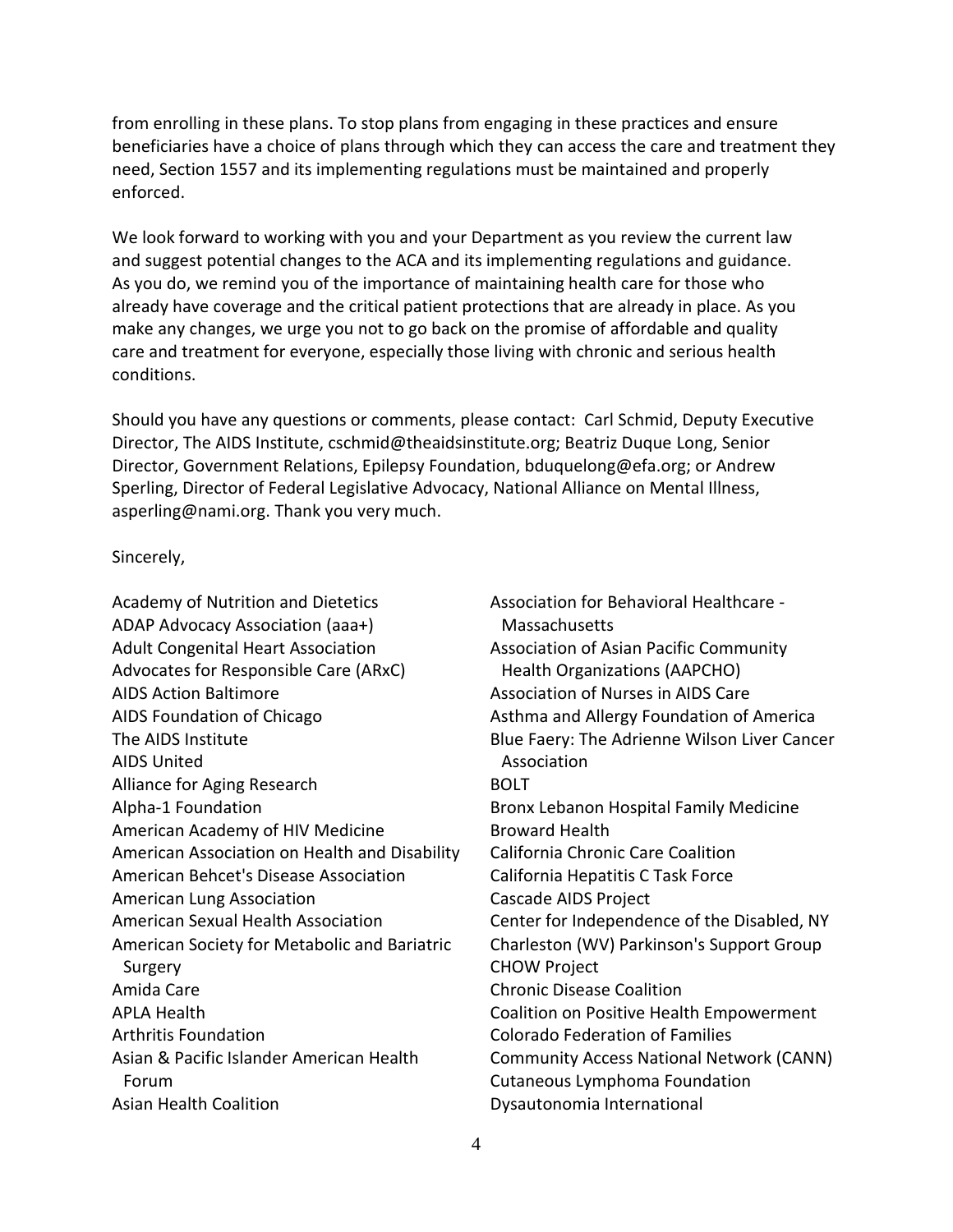Easter Seals Massachusetts Epilepsy California Epilepsy Foundation Epilepsy Foundation Central & South Texas Epilepsy Foundation Eastern PA Epilepsy Foundation Heart of Wisconsin Epilepsy Foundation Houston/Dallas-Fort Worth/West Texas Epilepsy Foundation Louisiana Epilepsy Foundation Middle & West Tennessee Epilepsy Foundation New England Epilepsy Foundation Northwest Epilepsy Foundation of Alabama Epilepsy Foundation of Arizona Epilepsy Foundation of Colorado Epilepsy Foundation of Connecticut Epilepsy Foundation of Delaware Epilepsy Foundation of East Tennessee Epilepsy Foundation of Florida Epilepsy Foundation of Georgia Epilepsy Foundation of Greater Chicago Epilepsy Foundation of Greater Cincinnati and Columbus Epilepsy Foundation of Greater Southern Illinois Epilepsy Foundation of Hawaii Epilepsy Foundation of Indiana Epilepsy Foundation of Kentuckiana Epilepsy Foundation of Long Island Epilepsy Foundation of Metropolitan New York Epilepsy Foundation of Michigan Epilepsy Foundation of Minnesota Epilepsy Foundation of Mississippi Epilepsy Foundation of Missouri & Kansas Epilepsy Foundation of Nevada Epilepsy Foundation of New Jersey Epilepsy Foundation of North Carolina Epilepsy Foundation of North Central Illinois, Iowa, Nebraska Epilepsy Foundation of Northeastern New York Epilepsy Foundation of Oklahoma

Epilepsy Foundation of Southeast Tennessee Epilepsy Foundation of the Chesapeake Region Epilepsy Foundation of Utah Epilepsy Foundation of Vermont Epilepsy Foundation of Virginia Epilepsy Foundation of Western Wisconsin Epilepsy Foundation Southeast Wisconsin Epilepsy Foundation Western Ohio Epilepsy Foundation Western/Central PA Epilepsy\_Pralid, Inc. Fabry Support & Information Group Fight Colorectal Cancer Genetic Alliance Georgia Equality Georgia Rural Urban Summit GLMA: Health Professionals Advancing LGBT Equality Global Colon Cancer Association The Global Healthy Living Foundation Global Justice Institute, Metropolitan Community Churches HCV Advocate The Health Initiative HealthyWomen Hemophilia Association of the Capital Area Hemophilia Council of California Hep B United Hep Free Hawaii Hepatitis B Foundation Hepatitis C Allies of Philadelphia Hepatitis Foundation International Hermansky-Pudlak Syndrome Network Hispanic Health Network HIV Medicine Association HIV/AIDS Alliance of Michigan IFAA International Pain Foundation International Pemphigus & Pemphigoid Foundation Kubatana Support Group Lakeshore Foundation Latino Commission on AIDS Legal Action Center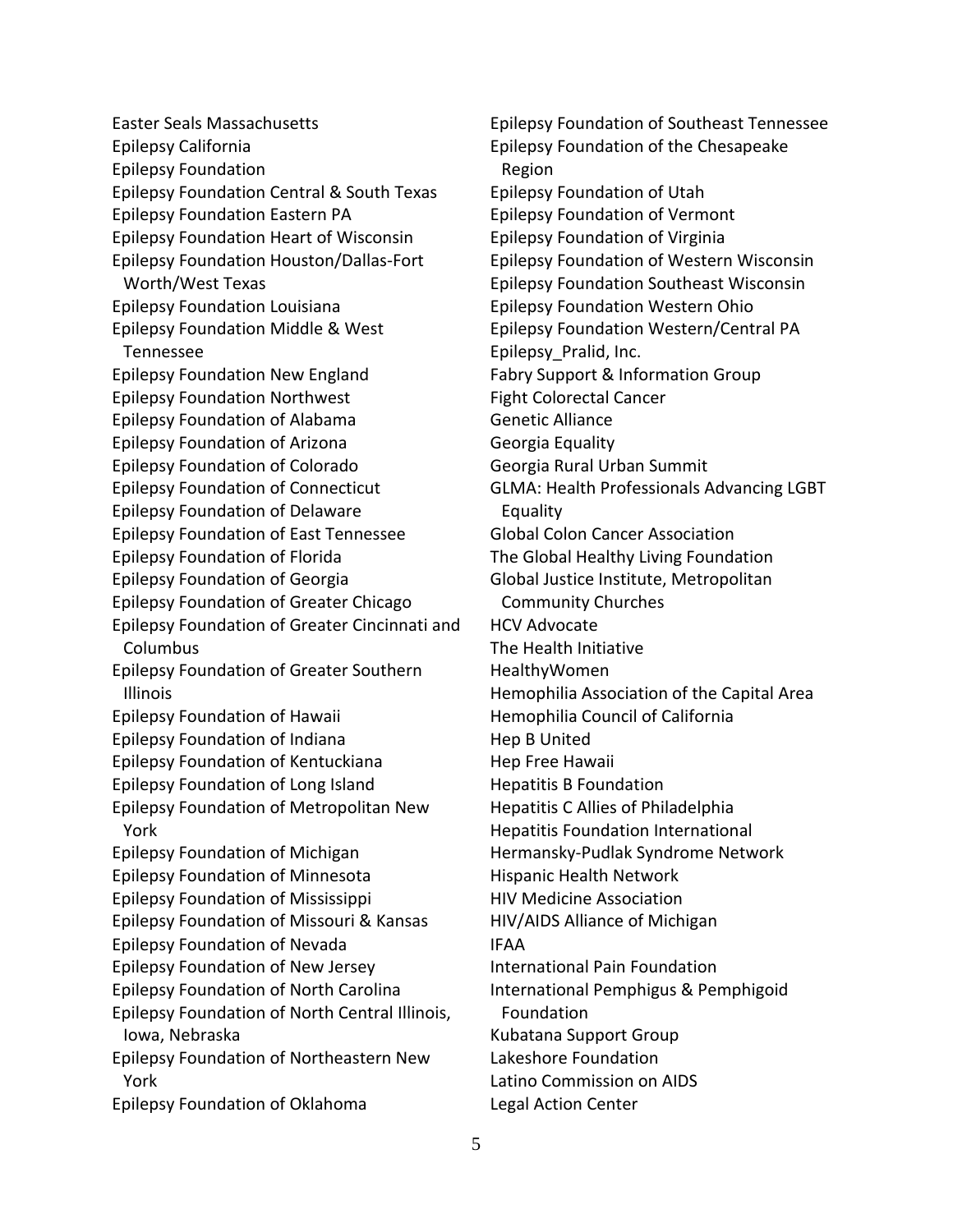Let's Talk About Change Liver Health Connection The Lupus Alliance of Long Island/Queens Lupus Alliance of Upstate New York Lupus and Allied Diseases Association, Inc. Lupus Foundation of America Lupus Foundation of Florida Lupus Foundation of Northern California Lupus Foundation of Pennsylvania Lupus Foundation of Southern California Lupus LA Malecare Cancer Support MANA, A National Latina Organization MANNA (Metropolitan Area Neighborhood Nutrition Alliance) Men's Health Network Mental Health America Mental Health Colorado The Michael J. Fox Foundation Midwest Asian Health Association MLD Foundation NAACP NAMI Mass - National Alliance on Mental Illness of Massachusetts NAMI North Carolina Nashville CARES NASTAD (National Alliance of State & Territorial AIDS Directors) National Alliance on Mental Illness (NAMI) National Association of Hepatitis Task Forces National Association of Nutrition and Aging Services Programs (NANASP) National Black Nurses Association National Consumers League National Council for Behavioral Health National Council of Asian Pacific Islander **Physicians** National Eczema Association National Gay & Lesbian Chamber of Commerce National Hemophilia Foundation National Hispanic Council on Aging National Hispanic Medical Association National LGBTQ Task Force

National Minority Quality Forum The National Multiple Sclerosis Society National Patient Advocate Foundation National Psoriasis Foundation National Stroke Association National Viral Hepatitis Roundtable Neuropathy Action Foundation New Jersey Association of Mental Health and Addiction Agencies, Inc. New Yorkers for Accessible Health Coverage Noahs Hope North East Medical Services Obesity Action Coalition Obesity Medicine Association The Obesity Society PCA Blue Inc. Pharmaceutical Access for Community-based Service Providers (PACSP) Planned Parenthood Federation of America Platelet Disorder Support Association Positive Health Solutions Positive IMPACT Health Centers Positive Women's Network - USA Prevent Blindness Project Inform PXE International Rush to Live Saint Joseph's Mercy Care Services, Inc. Scleroderma Foundation Sjogren's Syndrome Foundation Southern AIDS Coalition Southern HIV/AIDS Strategy Initiative (SASI) Susan G. Komen The Swan Project Thomas Judd Care Center @ Munson Medical Center Treatment Action Group Triangle Pastoral Counseling U.S. Pain Foundation Unity Wellness Center University of Mississippi Medical Center Usher 1F Collaborative, Inc. The Veterans Health Council Vietnam Veterans of America